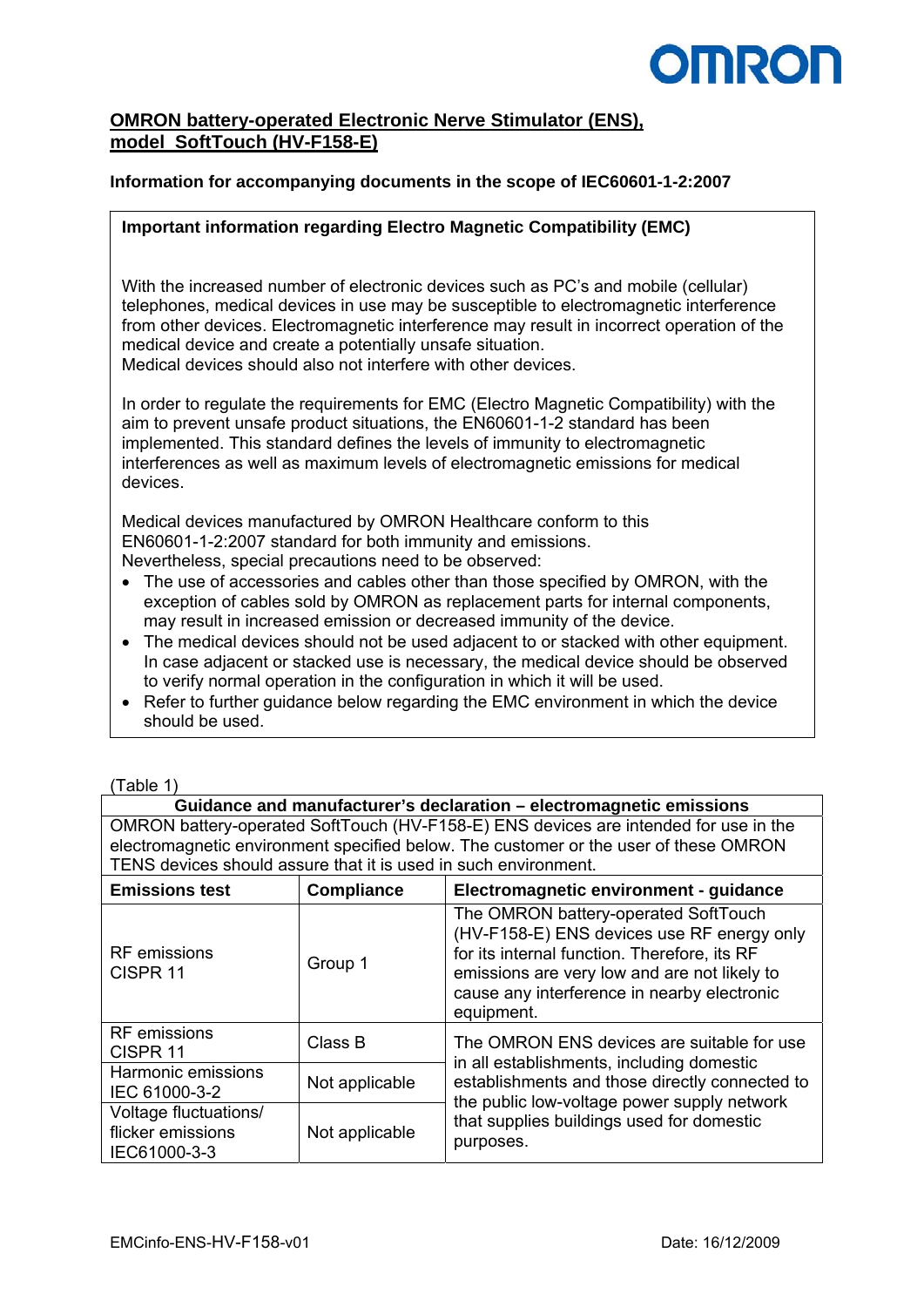

(Table 2)

**Guidance and manufacturer's declaration – electromagnetic immunity**  OMRON battery-operated SoftTouch (HV-F158-E) ENS devices are intended for use in the electromagnetic environment specified below. The customer or the user of these ENS devices should assure that it is used in such environment.

| <b>Immunity test</b>                                                                                   | <b>IEC 60601</b><br><b>Test level</b> | <b>Compliance</b><br>level     | Electromagnetic environment -<br>guidance                                                                                                               |  |
|--------------------------------------------------------------------------------------------------------|---------------------------------------|--------------------------------|---------------------------------------------------------------------------------------------------------------------------------------------------------|--|
| Electrostatic<br>discharge (ESD)<br>IEC 61000-4-2                                                      | $±6$ kV contact<br>$±8$ kV air        | $±6$ kV contact<br>$±8$ kV air | Floor should be wood, concrete, or<br>ceramic tile. If floors are covered with<br>synthetic material, the relative<br>humidity should be at least 30 %. |  |
| Electrical fast<br>transient/burst<br>IEC 61000-4-4                                                    | Not applicable                        | Not applicable                 | Not applicable                                                                                                                                          |  |
| Surge<br>IEC 61000-4-5                                                                                 | Not applicable                        | Not applicable                 | Not applicable                                                                                                                                          |  |
| Voltage dips,<br>short interruptions<br>and voltage<br>variations on<br>power supply<br>IEC 61000-4-11 | Not applicable                        | Not applicable                 | Not applicable                                                                                                                                          |  |
| Power frequency<br>(50/60 Hz)<br>magnetic field<br>IEC 61000-4-8                                       | $3$ A/m                               | 3 A/m                          | Power frequency magnetic fields<br>should be at levels characteristic of a<br>typical location in a typical<br>commercial or hospital environment.      |  |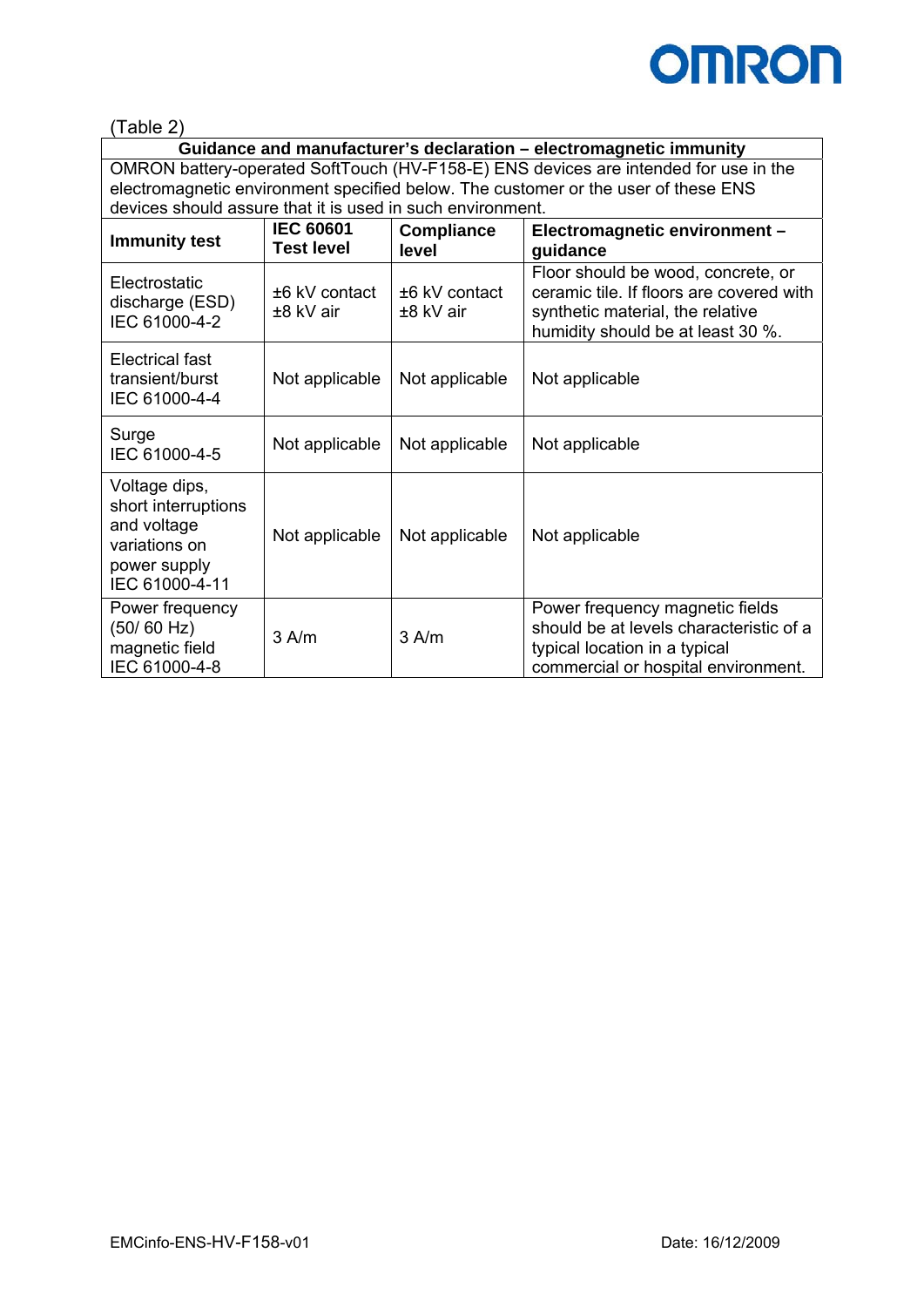

## (Table 4)

**Guidance and manufacturer's declaration – electromagnetic immunity**  OMRON battery-operated SoftTouch (HV-F158-E) ENS devices are intended for use in the electromagnetic environment specified below. The customers or the users of these ENS devices should assure that it is used in such environment.

| <b>Immunity test</b>                 | <b>IEC 60601</b><br><b>Test level</b> | <b>Compliance</b><br>level | Electromagnetic environment -<br>guidance                                                                                                                                                                                                                                                                                                                                                                                                                                              |
|--------------------------------------|---------------------------------------|----------------------------|----------------------------------------------------------------------------------------------------------------------------------------------------------------------------------------------------------------------------------------------------------------------------------------------------------------------------------------------------------------------------------------------------------------------------------------------------------------------------------------|
| <b>Conducted RF</b><br>IEC 61000-4-6 | Not applicable                        |                            | Portable and mobile RF<br>communications equipment should<br>be used no closer to any part of the<br>OMRON SoftTouch (HV-F158-E)<br>ENS devices including cables, than<br>the recommended separation<br>distance calculated from the equation<br>appropriate to the frequency of the<br>transmitter.<br><b>Recommend separation distance</b><br>$d = 1.2 \sqrt{P}$<br>$d = 1.2 \sqrt{P}$ 80 MHz to 800 MHz<br>$d = 2.3 \sqrt{P}$ 800 MHz to 2.5 GHz<br>where $P$ is the maximum output |
| <b>Radiated RF</b><br>IEC 61000-4-3  | 3 V/m<br>80 MHz to<br>$2.5$ GHz       | 3 V/m                      | power rating of the transmitter in<br>watts (W) according to he<br>transmitter manufacturer and d is<br>the recommended separation<br>distance in meters (m).<br>Field strengths from fixed RF<br>transmitters as determined by an<br>electromagnetic site survey, <sup>a</sup> should<br>be less than the compliance level in<br>each frequency range. <sup>b</sup><br>Interference may occur in the<br>vicinity of equipment marked with<br>he following symbol:<br>(0, 0)           |

Note1: At 80 MHz and 800 MHz, the higher frequency range applies. Note2: These guidelines may not apply in all situations. Electromagnetic propagation is affected by absorption and reflection from structures, objects, and people.

<sup>a</sup> Field strengths from fixed transmitters, such as base stations for radio (cellular/ cordless) telephones and land mobile radio, AM and FM radio broadcast, and TV broadcast cannot be predicted theoretically with accuracy. To assess the electromagnetic environment due to fixed RF transmitters, an electromagnetic site survey should be considered. If the measured field strength in the location in which the OMRON ENS devices are used exceeds the applicable RF compliance level above, the OMRON ENS device should be observed to verify normal operation. If abnormal performance is observed, additional measures may be necessary, such as reorienting or relocating the OMRON ENS device.

 $b$  Over the frequency range 150 kHz to 80MHz, field strengths should be less than 3 V/m.